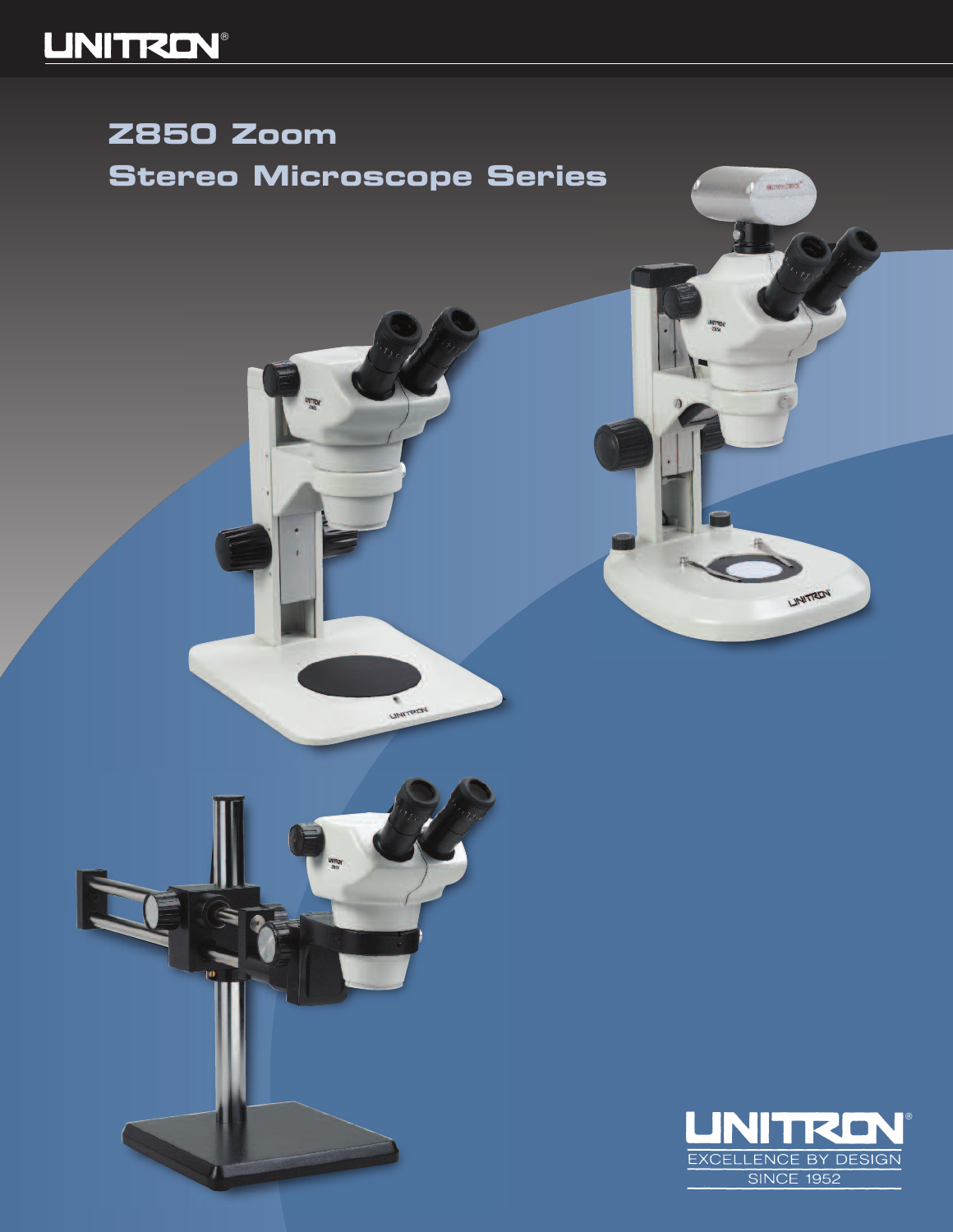## High Performance Optics, Unsurpassed Ergonomics,

The Z850 Series is a versatile, high performance, ergonomically designed zoom stereo microscope ruggedly built to withstand years of heavy usage. With a zoom ratio of 6.3:1 the Z850 provides superior optical performance at an affordable price. Key features include:

- Binocular or trinocular viewing heads are inclined 45° and can rotate 360°.
- A best-in-class 8x to 50x magnification range with click-stops at 1x, 2x, 3x, 4x and 5x to ensure quick and consistent measurement results.
- 115mm working distance allows easy access to specimens.
- WF10x/22mm and WF15x/15mm field of view eyepieces with built-in diopter adjuster allow the image and reticle to be brought into focus at the same time. WF20x/12mm eyepieces with built-in diopter adjuster are also available, but without a reticle holder.
- Utilizing advanced design techniques the Z850's assembly is airtight preventing contamination from dust, water, oil or other particles leading to cost savings in maintenance.
- Z850 stereo bodies are made of anti-electrostatic materials allowing the microscope to discharge static electricity build-up almost instantly.
- An anti-mold design, in addition to being air tight, allows the Z850 to be used in areas of high heat and humidity without concern.



### Plain Focusing Stand Cat# 13130-Trinocular

The Plain Focusing Stand's thin design helps keep sample positions low resulting in increased user comfort. The focus mount is easily removable and can be positioned at two different points on the dovetail to offer maximum flexibility when working with small or large size samples. The trinocular Z850 is pictured with an optional Micrometrics™ CCD camera and c- mount adapter.



### LED Illuminator Stand Cat# 13101-Binocular

Simultaneous variable reflected and transmitted LED illumination can be utilized on this stand. The compact, thin design of the base allows users to keep sample positions low and maintains easy accessibility to the variable light controls. The reflected LED illuminator is powered by a 12 volt 2 watt LED system and the transmitted LED illuminator by a 12 volt 4 watt LED system. Both light sources are variable and controlled by a universal power supply (110v – 240v).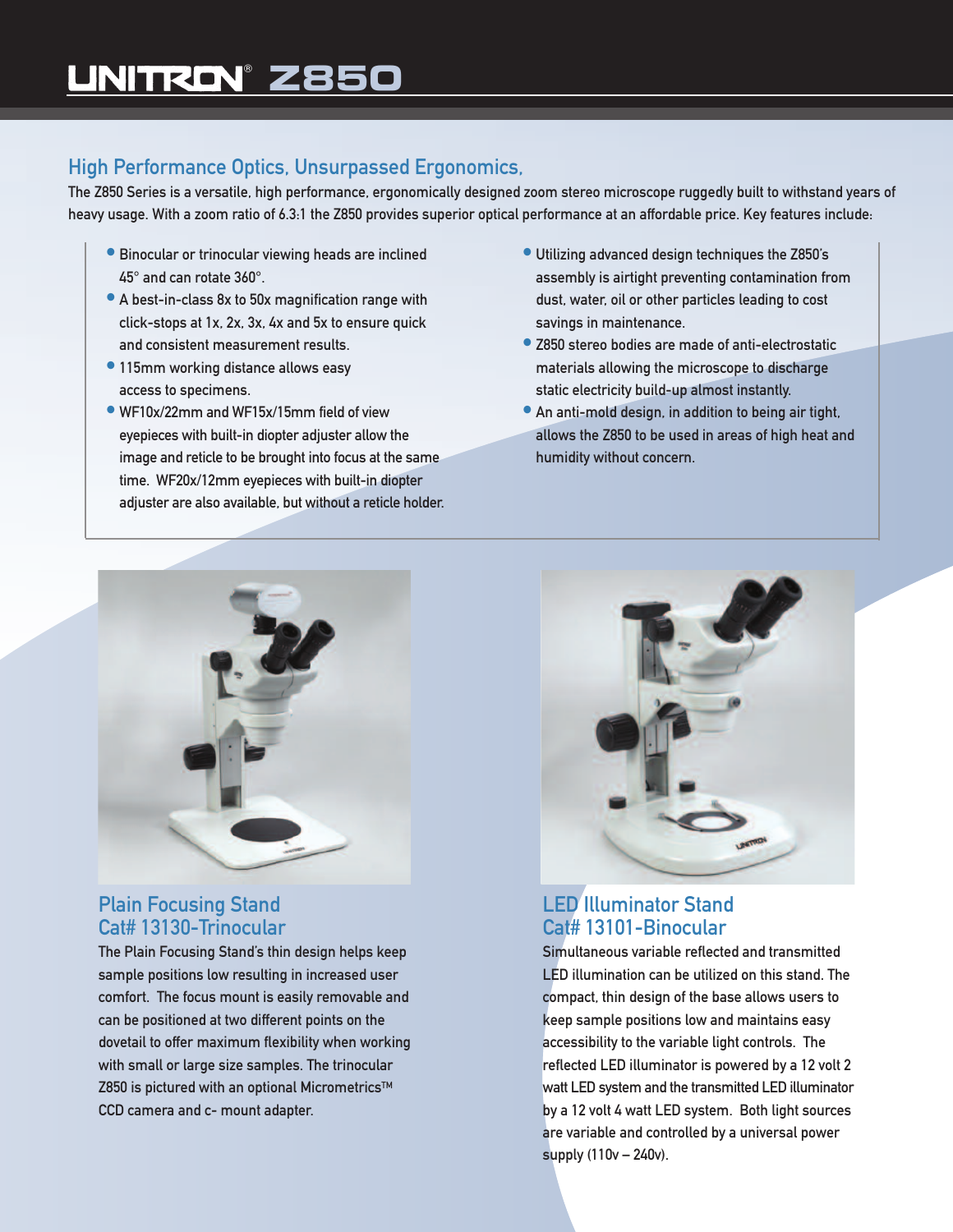

### Boom Stand / Cat# 13105-Binocular

A variety of stands are available for the inspection of large size specimens. The boom stand features safety tracks on the horizontal arm and Delrin® inserts in the focus block to ensure smooth, precise movements.



#### Articulating Swing Arm Stand Cat# 13107-Binocular

Designed for maximum freedom and flexibility this stand will deliver the adjustability you need. Ideal for the inspection of specimens that require a lot of movement or to scan a large sample area, the articulating arm can be easily adjusted into hard to reach positions and moved easily out of the way.



#### Ball Bearing Boom Stand Cat# 13136-Trinocular

For users seeking precise, stable movements the ball bearing boom stand is the recommended choice. Sturdy and ruggedly built the ball bearing boom stand is ideal for observation applications where magnification adjustment and the ability to move across a sample are important considerations. The trinocular Z850 is pictured with an optional MicrometricsTM CCD camera and c- mount adapter.



#### Diascopic/Embroyo Transfer Stand Cat# 13103-Binocular

This cost-effective transmitted illumination stand provides bright, even illumination across the entire magnification range. A tiltable mirror provides direct and oblique illumination for low contrast specimens. This unit can be configured with either a 6v20w halogen illuminator or 150 watt fiber optic illuminator.